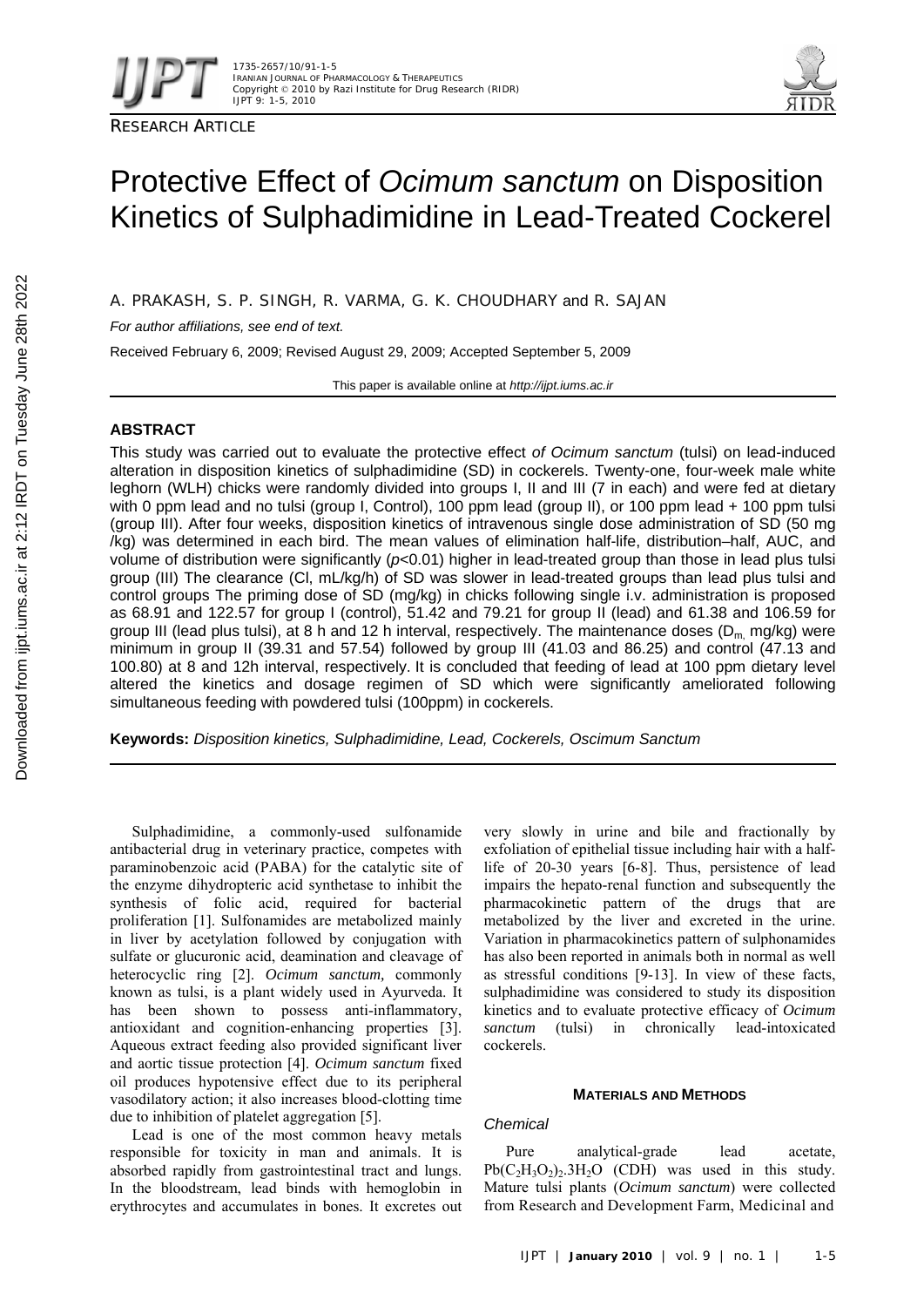

**Fig 1.** Mean + S.E. Plasma concentration vs time plot of sulphadimidine, sulphadimidine + Lead, sulphadimidine + Lead + Tulsi following single dose (50 mg/kg) i.v. administration in cockerels (n=7)

Aromatic Plants, Department of Horticulture, N.D.U.A.T., and was identified taxonomically.

## *Experimental animals*

Four-week male white leghorn chicks were procured from government poultry farm chak ganjaria, Lucknow and were reared for four weeks for acclimatization before the start of the study. Four weeks chicks were used in this study and kept in deep litter system of housing and maintained on grower ration procured from U.P. state Agro Industries Corporation limited, Lucknow. Food and water were provided *ad libitum* throughout the study.

Medicated ration was prepared for about a week period and kept in close container. Dried tulsi leaves were pulverized to prepare 100 ppm tulsi-medicated feed by mixing 600 mg of powder of tulsi in 6 kg food. Similarly, Lead (100 ppm)-treated ration was prepared by taking 145.21 mg of lead acetate containing lead equivalent to 100 ppm and mixing thoroughly. All the birds were fasted over night prior to the start of the experiment.

The 'Animal Ethical Committee' of Narendra Dev University of Agriculture and Technology, Kumarganj, Faizabad, Utter Pradesh, India approved all the procedures adopted in the study.

#### *Animal treatment*

Twenty-one, four weeks old male white leghorn chicks, were randomly divided into three groups of I (control), II (lead 100 ppm), and III (lead  $100$  ppm + tulsi 100 ppm) (seven birds each). The pharmacokinetics pattern of sulphadimidine was estimated after injecting a single dose (50 mg/kg, I.V.) of that in these groups after 12 weeks of feeding trial [11-13]. Blood samples were collected from wing vein in heparinised sterilized tubes before and after 0.08, 0.17, 0.25, 0.50, 1, 2, 4, 8, 12, 16, 20, 24, 28 and 32 h of drug administration.

## *Analytical method*

The concentration of free and total sulphonamide in plasma (μg/ml) was estimated according to the method of Bratton and Marshal, 1939 and Richterich, 1969. [ 14, 15] based on what measured by AUTOCHEM 2011 at 580 nm. Dosage regimen was calculated using information of single dose trial [16, 17]. The Pharmacokinetic analysis of plasma concentration time profile of sulphadimidine for each bird was performed with the aid of PHARMAKIT, (M/s Clyde Soft, Glasgow, UK).

## *Statistical analysis*

Comparison of pharmacokinetic parameters of treated and control groups were done using one way analysis of variance in SPSS software, Version 11. The *p* values  $\leq 0.05$  were considered significant.

**Table 1.** Mean plasma concentration (Mean ± SEM) )(µg/ml) of sulphadimidine in blood following intravenous administration of single iv dose of sulphadimidine at 50 mg/kg in different groups of cockerel

| Time (h) | Mean Plasma Concentration (Mean $\pm$ SEM) |                   |                                        |  |  |  |
|----------|--------------------------------------------|-------------------|----------------------------------------|--|--|--|
|          | Control (0 ppm)                            | Lead $(100 ppm)$  | Lead $(100 ppm)$<br>$+Tulsi (100 ppm)$ |  |  |  |
| 0.08     | $126.57 \pm 1.30$                          | $111.28 \pm 1.64$ | $125.00 \pm 1.70$                      |  |  |  |
| 0.17     | $94.14 \pm 1.01$                           | $90.28 \pm 2.14$  | $95.42 \pm 0.92$                       |  |  |  |
| 0.25     | $83.00 \pm 0.48$                           | $79.28 \pm 2.20$  | $78.71 \pm 1.55$                       |  |  |  |
| 0.5      | $63.42 \pm 1.21$                           | $69.00 \pm 2.14$  | $64.00 \pm 1.13$                       |  |  |  |
|          | $50.14 \pm 1.59$                           | $54.57 \pm 0.92$  | $52.85 \pm 0.70$                       |  |  |  |
| 2        | $38.71 \pm 2.14$                           | $43.28 \pm 1.44$  | $41.00 \pm 0.53$                       |  |  |  |
| 4        | $27.57 \pm 1.65$                           | $33.28 \pm 0.80$  | $33.28 \pm 0.99$                       |  |  |  |
| 8        | $19.14 \pm 1.62$                           | $25.28 \pm 0.96$  | $22.14 \pm 0.46$                       |  |  |  |
| 12       | $12.44 \pm 0.88$                           | $16.14 \pm 0.50$  | $10.77 \pm 0.17$                       |  |  |  |
| 16       | $6.85 \pm 0.38$                            | $10.74 \pm 0.28$  | $6.91 \pm 0.24$                        |  |  |  |
| 20       | $3.4 \pm 0.22$                             | $7.64 \pm 0.31$   | $3.92 \pm 0.54$                        |  |  |  |
| 24       | $1.12 \pm 0.16$                            | $5.07 \pm 0.42$   | $0.85 \pm 0.11$                        |  |  |  |
| 28       | n. d.                                      | $3.37 \pm .34$    | nd                                     |  |  |  |
| 32       | n. d.                                      | $0.94 \pm 0.13$   | nd                                     |  |  |  |

 $nd = not detected$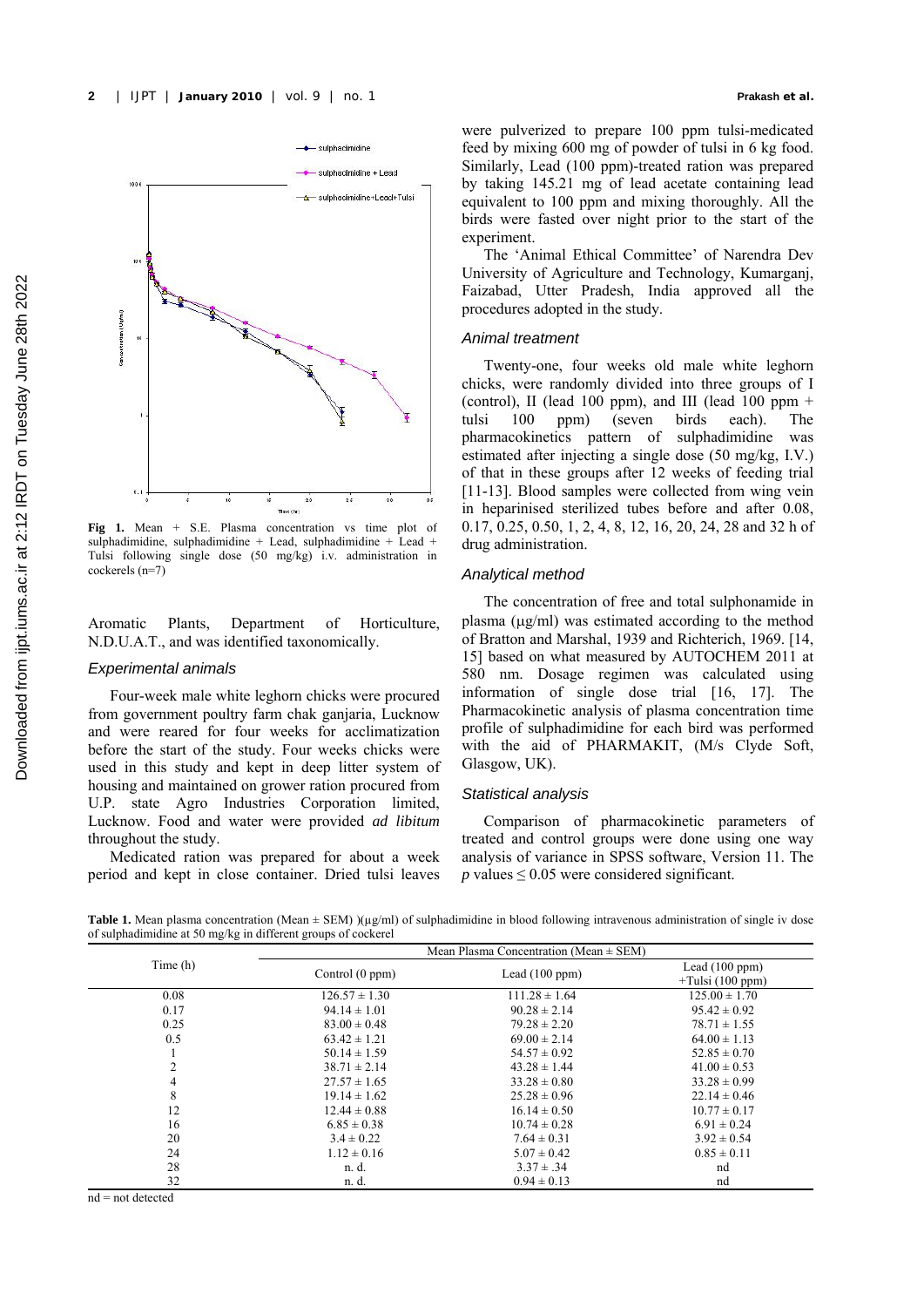#### **RESULTS**

Mean plasma concentration  $(\mu g \nvert ml^{-1})$  of sulphadimidine following single dose  $(50 \text{ mg kg}^{-1})$  i.v. administration in different groups of chicks (control, 100 ppm lead and 100 ppm lead plus 100 ppm tulsi) is given in Table 1 and disposition curve has been depicted in Fig 1. The minimum therapeutic concentration (25  $\mu$ g mL<sup>-1</sup>) of sulphadimidine was maintained for 4 hours in control and lead plus tulsi groups whereas 8 h in lead-intoxicated group. Sulphadimidine was detected up to 24 hours in control and lead plus tulsi groups whereas lead-intoxicated chicks were found to have sulphadimidine up to 32 hours of post administration. The plasma concentrationtime profiles of sulphadimidine in all groups indicated that disposition of the drug followed two-compartmental open models. The values of various pharmacokinetic parameters were computed from plasma levels of free sulphadimidine in control and treated groups following single i.v. administration at the dose of 50 mg  $kg$ (Table 2).

The mean value of extrapolated drug concentration during distribution phase (A, ug/mL) was also less in lead-treated groups as compared to other groups whereas the value of extrapolated drug concentration during elimination phase (B, ug/mL) did not reveal any variation among control and treated groups. The mean values of distribution rate constant  $(\alpha, h^{-1})$  and elimination rate constant  $(0, h^{-1})$  were significantly (*p* < 0.01) less in lead-intoxicated groups as compared to control and lead plus tulsi group. The values of distribution rate constant  $(\alpha, h^{-1})$  were 5.227  $\pm$  0.464,  $3.856 \pm 0.356$  and  $6.062 \pm 0.292$ , respectively, in control, lead and lead plus tulsi groups. The value of elimination rate constants  $(β, h^{-1})$  were in the order as  $0.144 \pm 0.010, 0.105 \pm 0.002$  and  $0.137 \pm 0.001$ , respectively, in control, lead and lead plus tulsi groups.

The mean value of elimination half-life ( $t_{1/2}$ β, h) was significantly  $(p < 0.01)$  higher in lead treated group as it was  $6.582 \pm 0.119$  in lead treated group as

compared to  $4.918 \pm 0.310$  are in control and  $5.018 \pm 0.310$ 0.068 in lead plus tulsi group. The mean value of distribution half-life ( $t_{1/2}\alpha$ , hours) was significantly ( $p$ <0.01) higher in lead-treated group as it was  $0.189 \pm$ 0.019 in lead-treated group,  $0.138 \pm 0.012$  in control and  $0.114 \pm 0.004$  in lead plus tulsi group. There was a significantly  $(p<0.01)$  lower rate of transfer of the drug from peripheral to central  $(k_{12}, h^{-1})$  compartment in leadtreated chicks in comparison to other groups whereas the rate of transfer from central to peripheral compartment  $(k_{21})$  did not reveal any variation among treated and control groups. The volume of distribution (Vdarea, mL kg-1) did not reveal any significant variation among all the groups as the values of  $Vd<sub>area</sub>$  were 0.870  $\pm$  0.040, 0.866  $\pm$  0.014 and 0.814  $\pm$  0.008 in controls, lead and lead plus tulsi group, respectively. The clearance  $(Cl, mL h^{-1})$  of sulphadimidine was slower in lead-treated birds than control and lead plus tulsi as the value of Cl was  $0.090 \pm 0.002$  in lead,  $0.124 \pm 0.008$  in control and  $0.111 \pm 0.001$  in lead plus tulsi group. The retention of sulphadimidine in the body was significantly  $(p<0.01)$  higher in lead-treated chicks than that in other groups as the values of mean residential time (MRT, h) was  $9.156 \pm 0.174$  in lead-treated group,  $6.734 \pm 0.429$  in control and  $6.956 \pm 0.095$  in lead plus tulsi treated group.

The dosage regimens for minimum plasma therapeutic concentration of 25  $\mu$ g mL<sup>-1</sup> at 8 and 12 h interval for control and treated groups have been given in Table 3. At 8 h interval, the priming dose  $(D, mg kg)$  $\frac{1}{1}$ ) for the cockerels fed on lead (100 ppm) after 12 weeks feeding trial was less than control and lead plus tulsi fed cockerels as it was computed to be 51.42 for lead-intoxicated group in comparison to 61.38 for lead plus tulsi and 68.91 for control group. Similarly, at 12 h interval, the D was only 79.21 for the cockerels of leadtreated groups, 106.59 for lead plus tulsi and 122.57 for the control group. Correspondingly, the maintenance doses  $(D_m, mg kg^{-1})$  at 8 and 12 h interval were less for lead-treated chicks (39.3 and 57.54) as compared to lead plus tulsi (41.03 and 86.25) and control group (47.13

Table 2. Pharmacokinetic parameters after single dose 50mg kg<sup>-1</sup> iv sulphadimidine in control, lead-intoxicated and lead plus tulsi-medicated cockerels (Mean  $\pm$  S.E.M.) n = 7

| .                                |                      |                      |                     |
|----------------------------------|----------------------|----------------------|---------------------|
|                                  |                      | Lead                 | Tulsi + Lead        |
| Parameter                        | Control              | (100 ppm)            | (each 100ppm)       |
| $A(\mu g \text{ mL}^{-1})$       | $106.750 \pm 4.235$  | $72.580 \pm 1.794$   | $107.434 \pm 4.053$ |
| $B$ ( $\mu$ g mL <sup>-1</sup> ) | $55.210 \pm 2.474$   | $55.918 \pm 0.998$   | $59.136 \pm 0.718$  |
| $\alpha(h^{-1})$                 | $5.227 \pm 0.464$    | $3.856 \pm 0.356$    | $6.062 \pm 0.292$   |
| $\beta(h^{-1})$                  | $0.144 \pm 0.010$    | $0.105 \pm 0.002$    | $0.137 \pm 0.001$   |
| AUC $(\mu g \text{ mL}^{-1} h)$  | $410.444 \pm 25.023$ | $550.811 \pm 13.324$ | $445.979 \pm 6.978$ |
| $t_{1/2}$ $\alpha$ (h)           | $0.138 \pm 0.012$    | $0.189 \pm 0.019$    | $0.114 \pm 0.004$   |
| $t_{1/2}$ $\beta$ (h)            | $4.918 \pm 0.310$    | $6.582 \pm 0.119$    | $5.018 \pm 0.068$   |
| $k_{10}$ $(h^{-1})$              | $0.401 \pm 0.030$    | $0.233 \pm 0.007$    | $0.373 \pm 0.013$   |
| $k_{12}(h^{-1})$                 | $3.084 \pm 0.030$    | $2.00 \pm 0.216$     | $3.585 \pm 0.216$   |
| $k_{21}$ (h <sup>-1</sup> )      | $1.882 \pm 0.172$    | $1.734 \pm 0.140$    | $2.239 \pm 0.083$   |
| MRT(h)                           | $6.734 \pm 0.429$    | $9.165 \pm 0.174$    | $6.956 \pm 0.095$   |
| $Cl(mL h-1kg-1)$                 | $0.124 \pm 0.008$    | $0.090 \pm 0.002$    | $0.111 \pm 0.001$   |
| $Vd_{area}$ (mL $kg^{-1}$ )      | $0.870 \pm 0.040$    | $0.866 \pm 0.014$    | $0.814 \pm 0.008$   |

 $\overline{A}$  and  $\overline{B}$  = extrapolated zero time plasma drug concentration during distribution and elimination phases, respectively = theoretical zero time concentration;  $\alpha$  and  $\beta$  = distribution and elimination rate constants, respectively; AUC = area under plasma concentration time curve; t<sub>1/2</sub>  $\alpha$  and t<sub>1/2</sub>  $\beta$ = distribution and elimination half lives, respectively;  $K_{10}$  = rate constant of drug elimination from central compartment;  $K_{12}$  and  $K_{21}$  = micro-rate constant of drug transfer from central to peripheral, peripheral to central compartment, respectively; MRT = mean residential time; Cl = total body clearance; Vd<sub>area</sub> = volume of distribution from AUC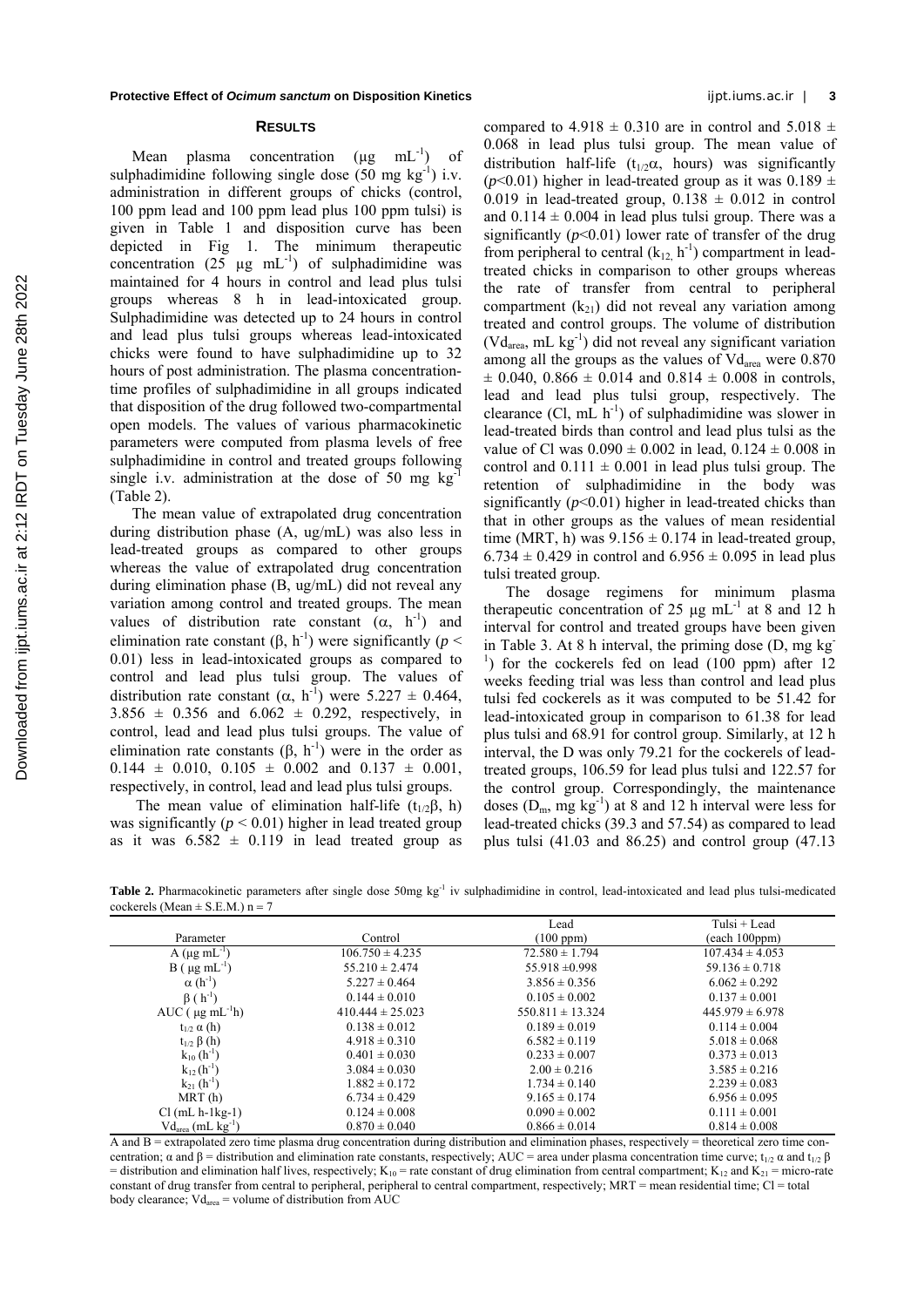**Table 3** Intravenous Dosage regimens of sulphadimidine to maintain desired therapeutic concentration of 25 μg mL-1 at 8 and 12 h intervals in control, lead-intoxicated and lead plus tulsi-medicated cockerels**.**

| Groups                    | Interval (h) | D<br>$(mg kg-1)$ | $C_{ss}$ (min) following<br>D ( $\mu$ g mL <sup>-1</sup> ) | $C_{ss}$ (max) fol-<br>lowing D<br>$(\mu g \text{ mL}^{-1})$ | $Dm$ (mg $kg^{-1}$ ) | ing $Dm(\mu g \text{ mL}^{-1})$ | $C_{ss}$ (min) follow- $C_{ss}$ (max) following Dm<br>$(\mu g \text{ mL}^{-1})$ |
|---------------------------|--------------|------------------|------------------------------------------------------------|--------------------------------------------------------------|----------------------|---------------------------------|---------------------------------------------------------------------------------|
| Control                   | 8            | 51.42            | 43.21                                                      | 102.52                                                       | 39.31                | 25                              | 39.31                                                                           |
|                           | 12           | 122.57           | 30.40                                                      | 171.13                                                       | 100.80               | 25                              | 140.73                                                                          |
| Lead $(100ppm)$           | 8            | 51.42            | 43.21                                                      | 102.52                                                       | 39.31                | 25                              | 39.31                                                                           |
|                           | 12           | 79.21            | 34.42                                                      | 125.78                                                       | 57.54                | 25                              | 91.37                                                                           |
| Lead $(100 ppm)$          | 8            | 61.38            | 37.39                                                      | 112.80                                                       | 41.03                | 25                              | 75.41                                                                           |
| $^+$<br>tulsi $(100 ppm)$ | 12           | 106.59           | 30.89                                                      | 161.85                                                       | 86.25                | 25                              | 130.96                                                                          |

D= Priming dose

Dm= Maintenance dose

 $C_{ss}$  (min) = Minimum steady state concentration

 $C_{ss}$  (max) = Maximum steady state concentration

and 100.80) respectively, as shown in Table 3.

## **DISCUSSION**

The disposition kinetics of sulphadimidine revealed that its minimum therapeutic concentration  $(25 \text{ µg} \text{ mL}^{-1})$ was maintained for 8 h in lead-treated cockerels which was significantly higher as compared to 4 h in lead plus tulsi and control groups. The drug was detected for 32 h in lead-treated cockerels as compared to other groups. Drug disposition suggests slow elimination and retention of drug for longer duration as well as maintenance of therapeutic concentration in lead-treated groups. Thus, dosage regimen varies among various treated and control groups.

The distribution half life ( $t_{1/2}\alpha$ , h) explains the distribution of sulphadimidine. The slow distribution of drug in lead-treated cockerels might be attributed to the alteration in transportation of drug as a result of toxic effect of lead on capillaries [18] and other tissues causing disruption in the transport of drug across membrane. The mean value of sum of  $K_{12}$  and  $K_{21}$  was also higher than  $K_{10}$  (elimination rate constant). Thus, the elimination of the drug is slower than its distribution in the body. This might be due to renal insufficiency caused by lead as previously reported [ 19, 20]. The mean value of elimination rate constant was significantly lower in lead-treated cockerels than other groups suggesting slow rate of elimination of sulphadimidine from body. Lead has been reported to produce nephrotoxic effect in poultry [ 19, 20]. The value of drug transfer rate constant  $k_{12}$  and  $k_{21}$  are significantly less in lead-treated cockerels which also suggests slower rate of the movement of the drug across these compartments in lead intoxicated cockerels [21]. The elimination half life ( $t_{1/2}\beta$ , h) was higher in leadtreated group than lead plus tulsi, which indicates slow elimination of drug from lead-treated cockerels. The slow rate of elimination of sulphadimidine is suggestive of slow hepatic metabolism and slow excretion through in lead treated group. As reported earlier, lead have hepatotoxic and nephrotoxic properties [14, 15] but tulsi nullifies these effects [4].

The volume of distribution  $(Vd<sub>area</sub>)$  was considered as indicator of extravascular distribution of the drug. However, it was comparable in control and other groups indicating equal distribution of the drug in body tissues. Area under curve (AUC) of concentration-time profile explains the relative availability of the drug in the body. The values of AUC of sulphadimidine were the highest in lead-treated cockerels followed by lead plus tulsi and control groups. The effectiveness of drug depends not only on the plasma concentration of drug achieved but also duration for which these concentrations exist in the body [ 22]**.** That may be correlated with availability of therapeutic concentration for longer duration i.e. 8 h in lead-treated group in comparison to only 4 h in other groups.

The value of MRT was higher in lead-treated cockerels which are suggestive of retention of the drug for longer duration in lead-intoxicated cockerels. The clearance (Cl mL  $Kg^{-1}$  h<sup>-1</sup>) of sulphadimidine was slower in lead-treated cockerels than that in other groups. The pharmacokinetic pattern of drug in leadtreated cockerels is attributed to impaired hepatic metabolism of sulphadimidine and renal excretion of the drug as the sulphonamides are metabolized by acetylation in the liver and excreted by kidneys. Altered pharmacokinetic pattern of sulphonamides with longer half-life in comparison to untreated control was also observed in cockerels treated with pesticide [23] and carbon tetrachloride (CTC) [24]. Similarly, allyl alcohol-induced hepatotoxic sheep also revealed prolonged retention of the sulphonamides [ 25].

The main objective of pharmacokinetic study of a drug is to calculate its dosage regimen. The cockerels fed on lead (100 ppm) were computed to have least priming and maintenance doses in comparison to lead plus tulsi and control groups at both 8 and 12 h interval to maintain minimum therapeutic concentration of 25  $\mu$ g mL<sup>-1</sup>. It is concluded from this study that leadinduced toxic effects altered the disposition kinetic of sulphadimidine in cockerels as reported earlier that lead have hepatotoxic and nephrotoxic effects which might alter the kinetic of drug metabolized by body enzyme system. When lead-treated animals were simultaneously treated with tulsi (100 ppm), the tulsi nullified the toxic effect of lead. These findings may be correlated with other species of animals and other drugs as well.

#### **ACKNOWLEDGEMENT**

The author would like to thank the Dean, CV Sc  $\&$ AH and Director of Research, NDUA&T, Kumarganj,